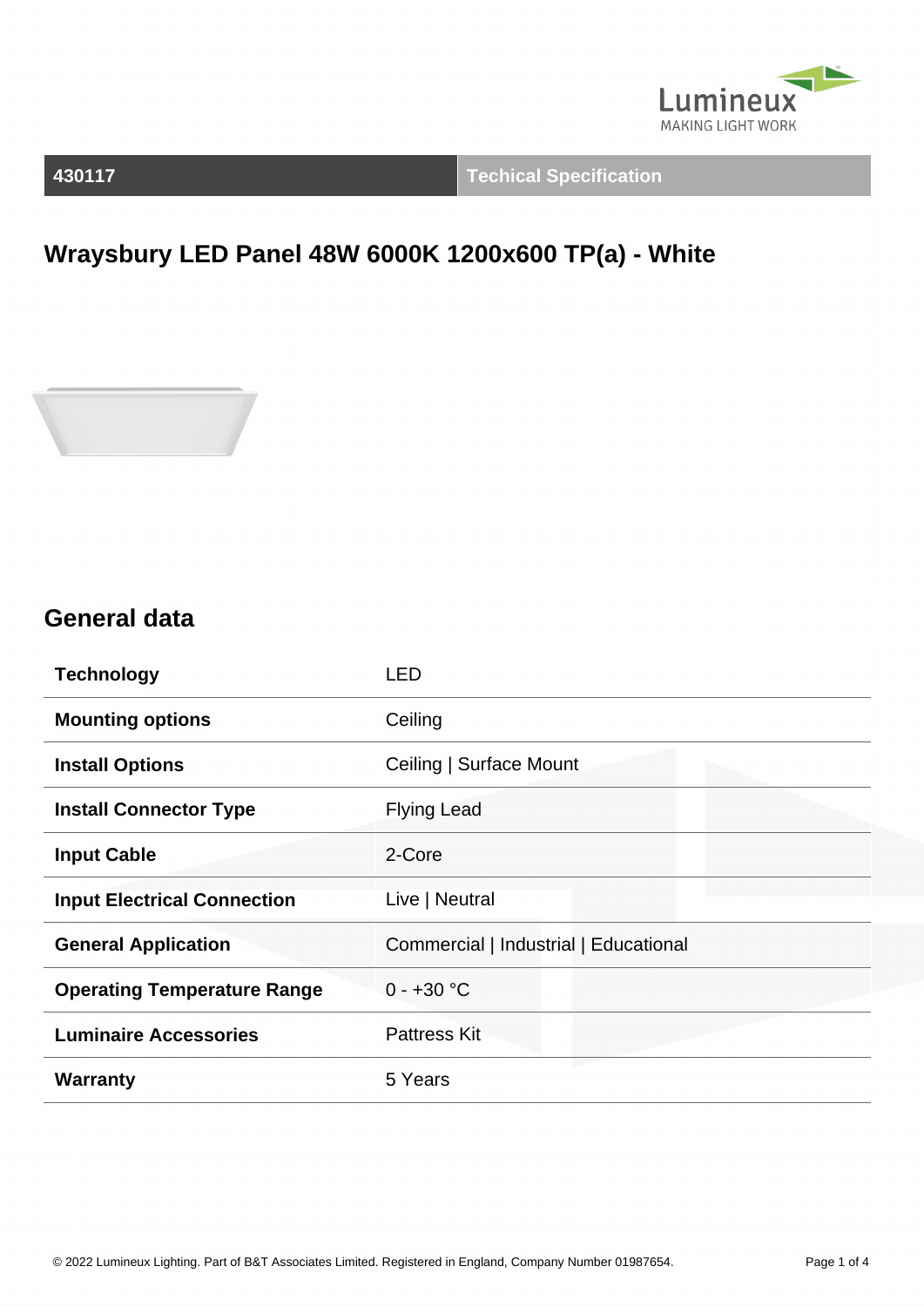### **Optical data**

| <b>LED Manufacturer / Type</b>                         | <b>MTC Lighting Co Ltd</b> |
|--------------------------------------------------------|----------------------------|
| <b>LED Type</b>                                        | <b>SMD</b>                 |
| <b>Fixture Luminous Flux +/-10%</b>                    | 5300 lm                    |
| <b>Luminaire Efficacy @4000K</b>                       | 110 lm/W                   |
| <b>Colour Temperature</b>                              | 6000 K                     |
| <b>CRI</b>                                             | 80 Ra                      |
| <b>Colour Selectable</b>                               | <b>NO</b>                  |
| <b>Beam Angle</b>                                      | 120°                       |
| <b>Photobiological Risk Group</b>                      | RG <sub>0</sub>            |
| <b>Photometry Available Tested @</b><br>$25^{\circ}$ C | <b>YES</b>                 |

### **Electrical data**

| Wattage $+/-10%$                  | 48 W        |
|-----------------------------------|-------------|
| <b>Total power consumption</b>    | 48 W        |
| <b>Mains voltage</b>              | 220 - 240 V |
| Lamp power factor                 | 0.9         |
| <b>Electrical protection</b>      | Class II    |
| <b>Driver Output</b>              | 30-42 V     |
| <b>Driver Output Current</b>      | 1200 mA     |
| <b>Control Gear Type CC or CV</b> | CC          |
| <b>Dimmable</b>                   | <b>NO</b>   |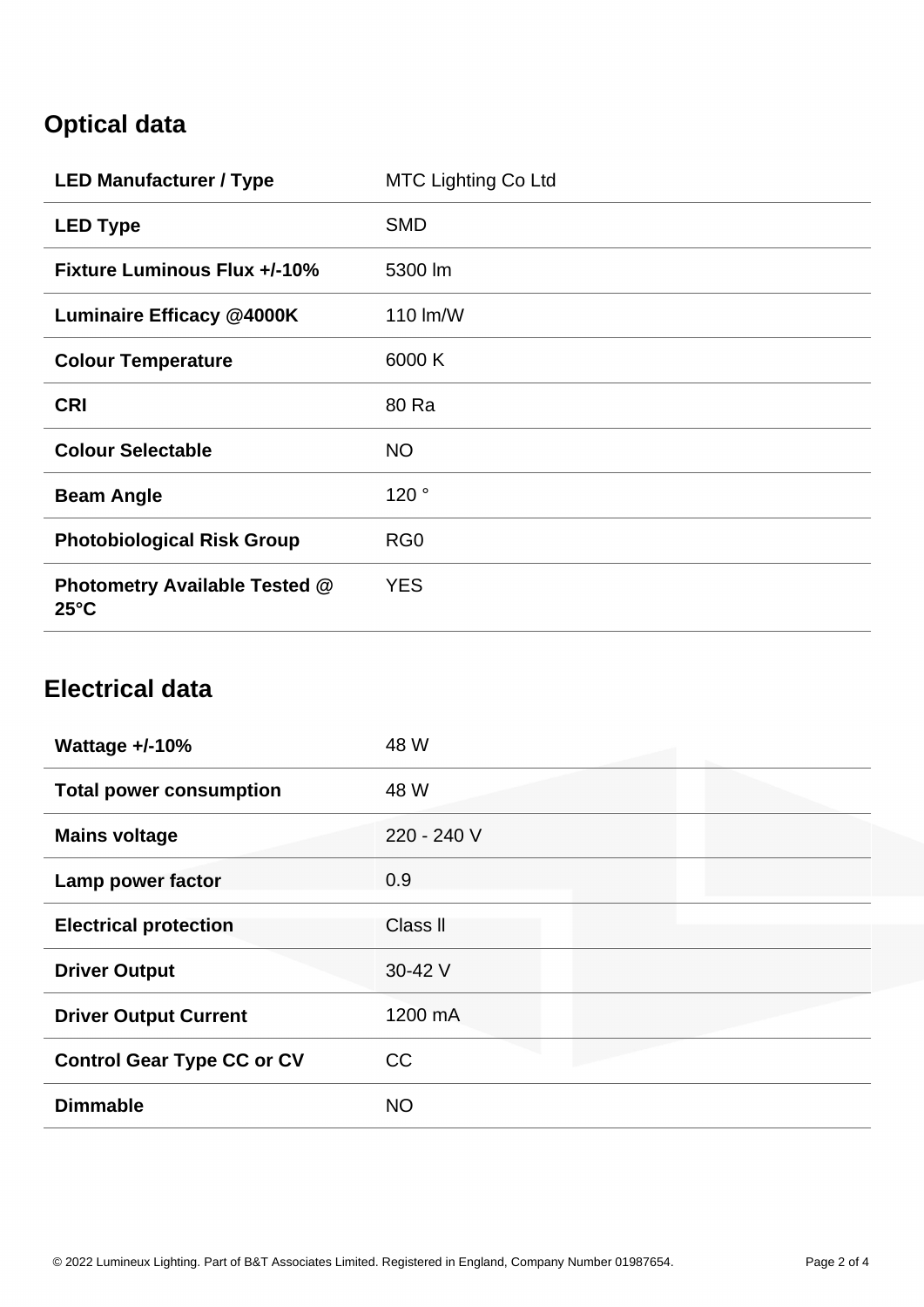| <b>Driver Brand</b>           | Philips / BOKE     |
|-------------------------------|--------------------|
| <b>Inrush Current</b>         | 15.6 A             |
| <b>Nominal Frequency</b>      | 50/60 Hz           |
| <b>Surge Protection</b>       | $2$ kV             |
| Lifetime data                 |                    |
| Lifespan L70 B50 @25°C        | 50000 Hrs          |
| <b>Physical Data</b>          |                    |
| <b>Housing Colour</b>         | White RAL9016      |
| <b>Body Material</b>          | <b>Sheet Metal</b> |
| <b>Driver Housing</b>         | <b>ABS</b>         |
| <b>IP Rating</b>              | 20 IP              |
| <b>IK Rating</b>              | 04 IK              |
| <b>Diffuser Material</b>      | Polycarbonate      |
| <b>Diffuser Finish</b>        | Frosted            |
| <b>Nominal Product Length</b> | 1195 mm            |
| <b>Nominal Product Width</b>  | 595 mm             |
| <b>Nominal Product Height</b> | 38 mm              |
| Weight                        | 3.28 kg            |
| <b>Packaging</b>              |                    |
| <b>Single Packaging type</b>  | Carton/Inner       |
| <b>Product EAN number</b>     | 5055379548825      |